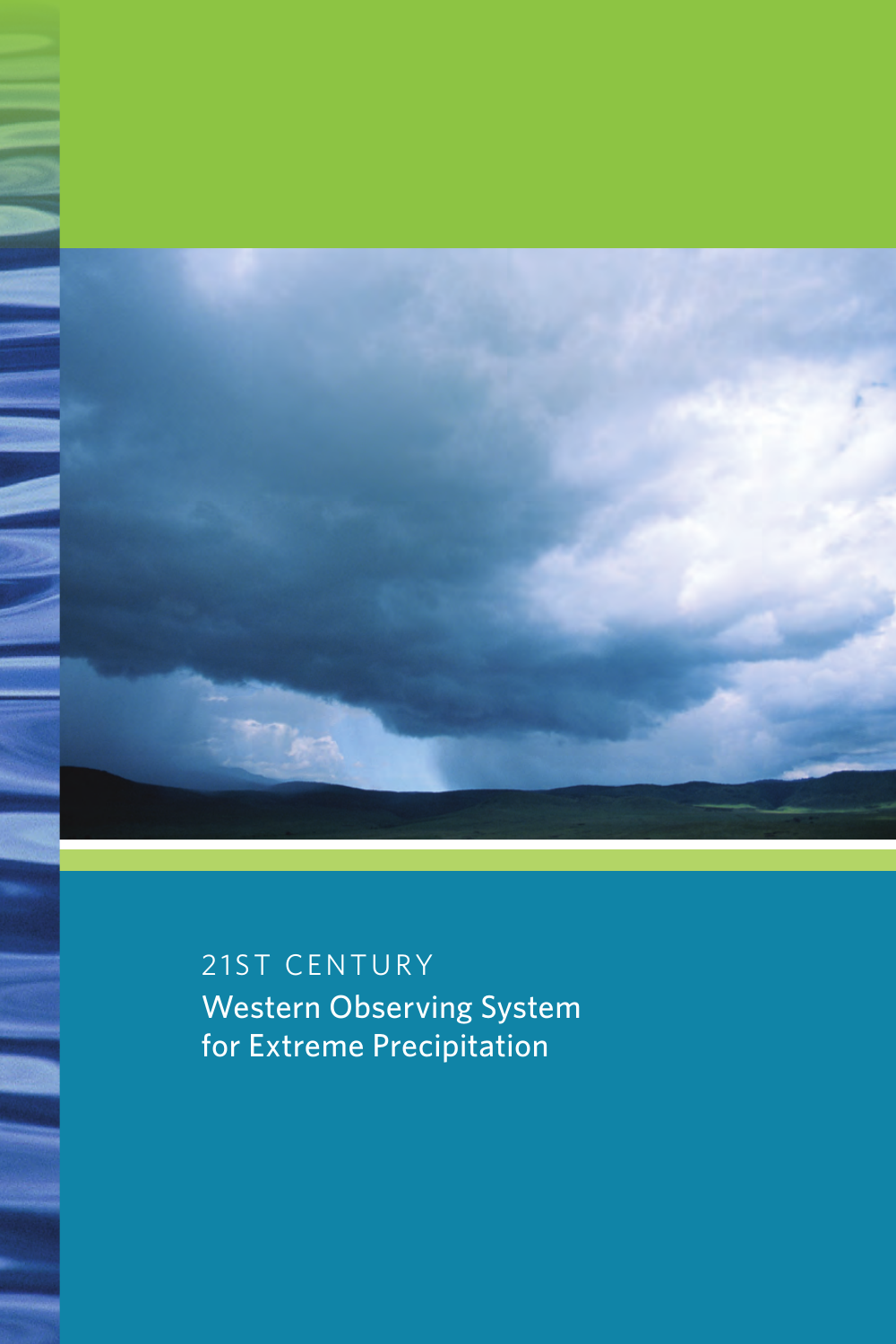THE WESTERN STATES WATER COUNCIL supports developing an improved observing system for extreme precipitation events in the West (position #332, adopted June 2011). A better ability to forecast the timing and amount of precipitation expected from major storms will benefit state flood management, emergency response, and traffic operations programs, as well as state, federal, and local reservoir managers and coastal resources managers. Recognizing the importance of preparing for climate extremes, the Western Governors' Association and the National Oceanic and Atmospheric Administration (NOAA) signed a memorandum of understanding in 2011 which called for undertaking projects to help reduce disaster risks associated with extreme events.

At the request of the Council and the California Department of Water Resources (CDWR), NOAA's Hydrometeorology Test Bed (HMT) program worked with the research community to develop a vision for a proposed 21st century Western observing







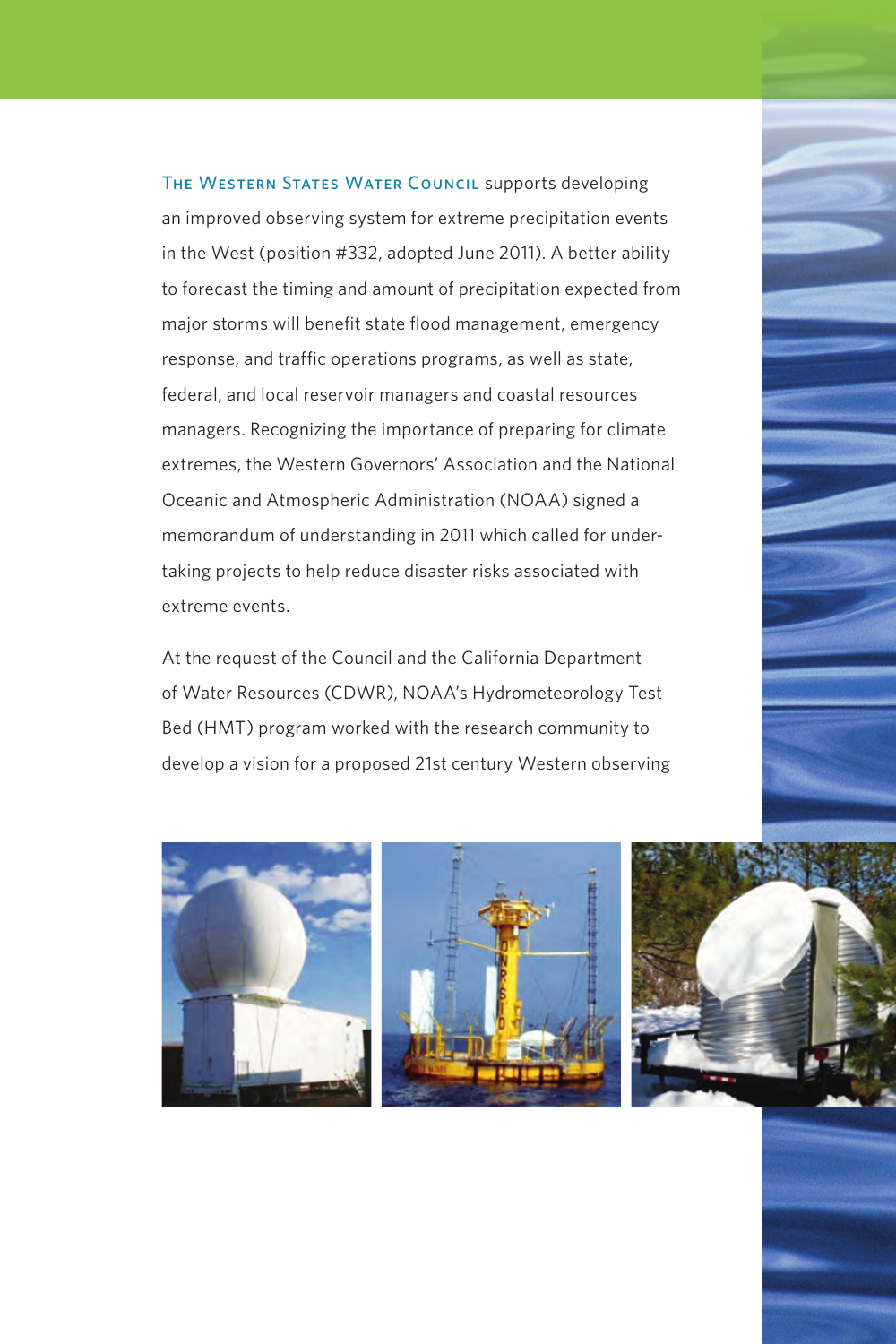

**Regional variation** in sources of Western extreme precipitation. *NOAA figure*

system for extreme precipitation. The observing system is based on experience gained in California, where the HMT program has partnered with other federal agencies, local agencies, and

The **HMT project's success in California** and recent CDWR/NOAA efforts to permanently install HMT monitoring technologies prompted the Council's interest in **expansion of these monitoring capabilities** more broadly in the West.

CDWR for almost 10 years to carry out field research and monitoring of winter storms. The HMT project's success in

California and recent CDWR/NOAA efforts to permanently install HMT monitoring technologies prompted the Council's interest in expansion of these monitoring capabilities more broadly in the West.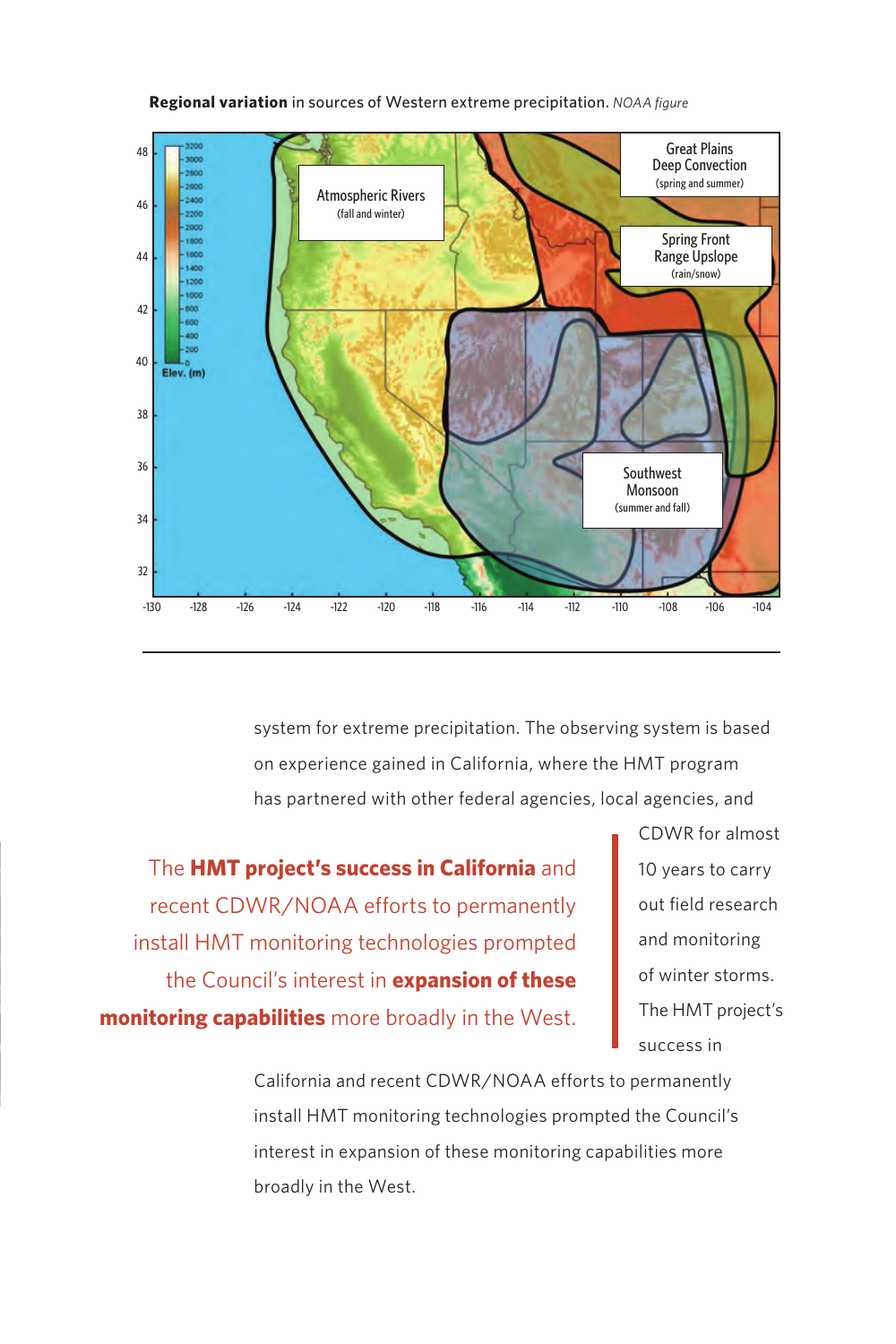

**An AR-focused long-term observing network** is being installed in California as part of a 5-year project between CDWR, NOAA and Scripps Inst. of Oceanography. *NOAA figure*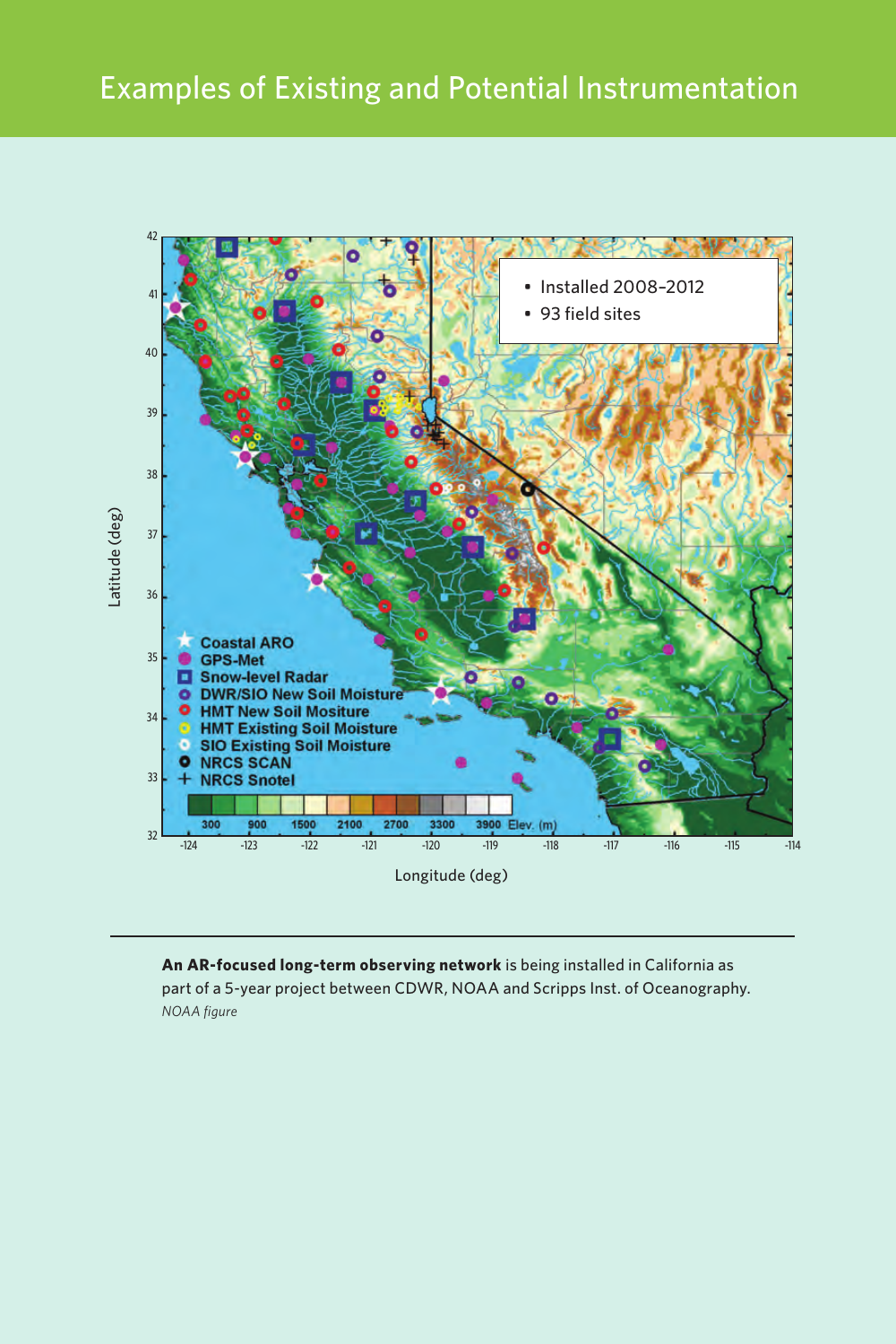

**Schematic network of new land-based sensors** to improve monitoring, prediction and climate trend detection for hydrometeorological conditions that create extreme precipitation and flooding. Offshore coastal sensors not shown. *NOAA figure.*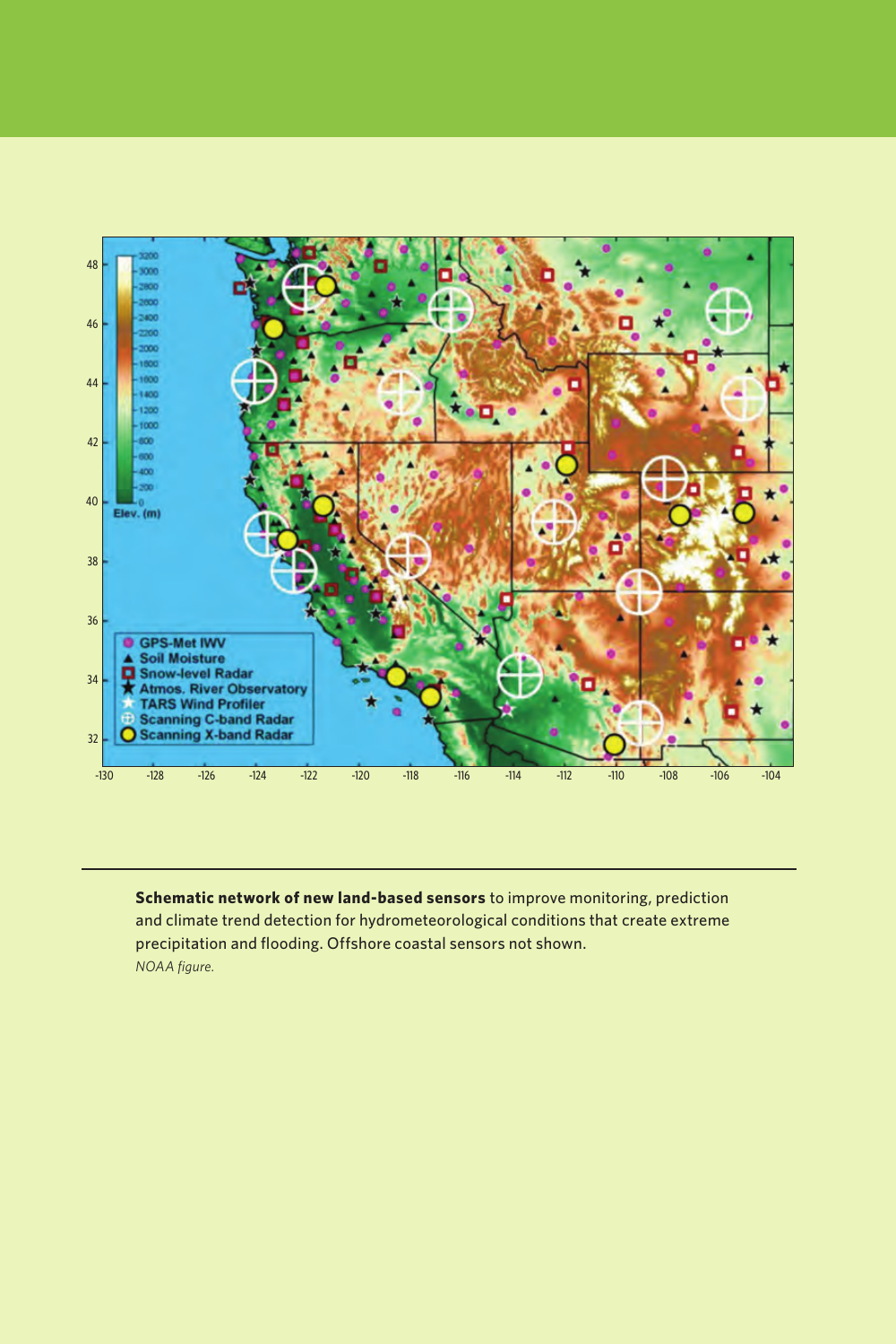The HMT project in California identified a major gap in existing hydrometeorological monitoring and precipitation forecasting our limited ability to track and quantify water vapor transport from the Pacific Ocean across the West's mountainous terrain. Existing meteorological observations do not measure winds and

The HMT project in California identified a **major gap in existing hydrometeorological monitoring and precipitation forecasting** our limited ability to track and quantify water vapor transport from the Pacific Ocean across the West's mountainous terrain. water vapor far up enough into the atmosphere. Using new methodologies and technologies that have largely only become available in the past

decade, the envisioned 21st century observing system would fill this gap and augment or complement existing monitoring networks already in place.



**Satellite image of atmospheric river** reaching West Coast. Atmospheric river storms — storms fueled by concentrated streams of water vapor from the Pacific Ocean — are responsible for most episodes of major West Coast flooding. The HMT's efforts in California were responsible for identifying this storm type and its importance for flood management and water supplies. *NOAA figure*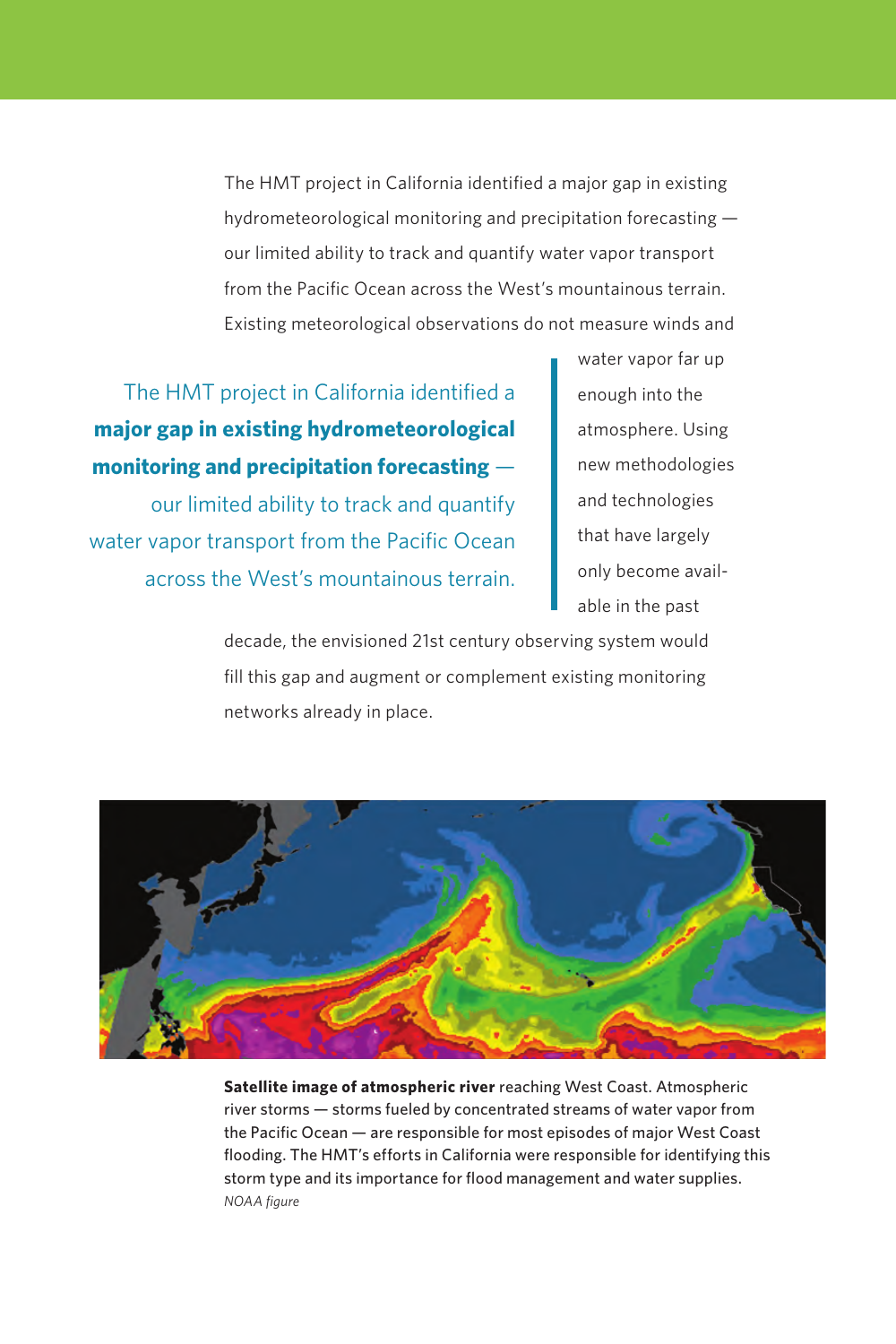





The envisioned Western observing system will require research and the development and installation of instrumentation to improve real-time tracking of hydrometeorological conditions, forecast lead times, and quantitative precipitation estimates for major storms in the West. Examples of needed instrumentation include atmospheric river observatories with specialized radars and other meteorological instrumentation such as wind profilers and water vapor monitors, together with precipitation, streamgage, and soil moisture networks and new types of snow

Using **new methodologies and technologies** that have largely only become available in the past decade, **the envisioned 21st century observing system would fill this gap** and augment or complement existing monitoring networks already in place.

instrumentation. Examples of needed research include developing offshore monitoring systems (e.g., buoy-mounted systems) to provide early warning and forecasting capabili-

ties for major storms hitting the West Coast. The network design and combinations of instrumentation would vary from place to place as needed for observing specific storm types responsible for causing extreme precipitation in different areas of the West. West-wide installation of the observing system is estimated to cost in the range of \$200 million over six years.